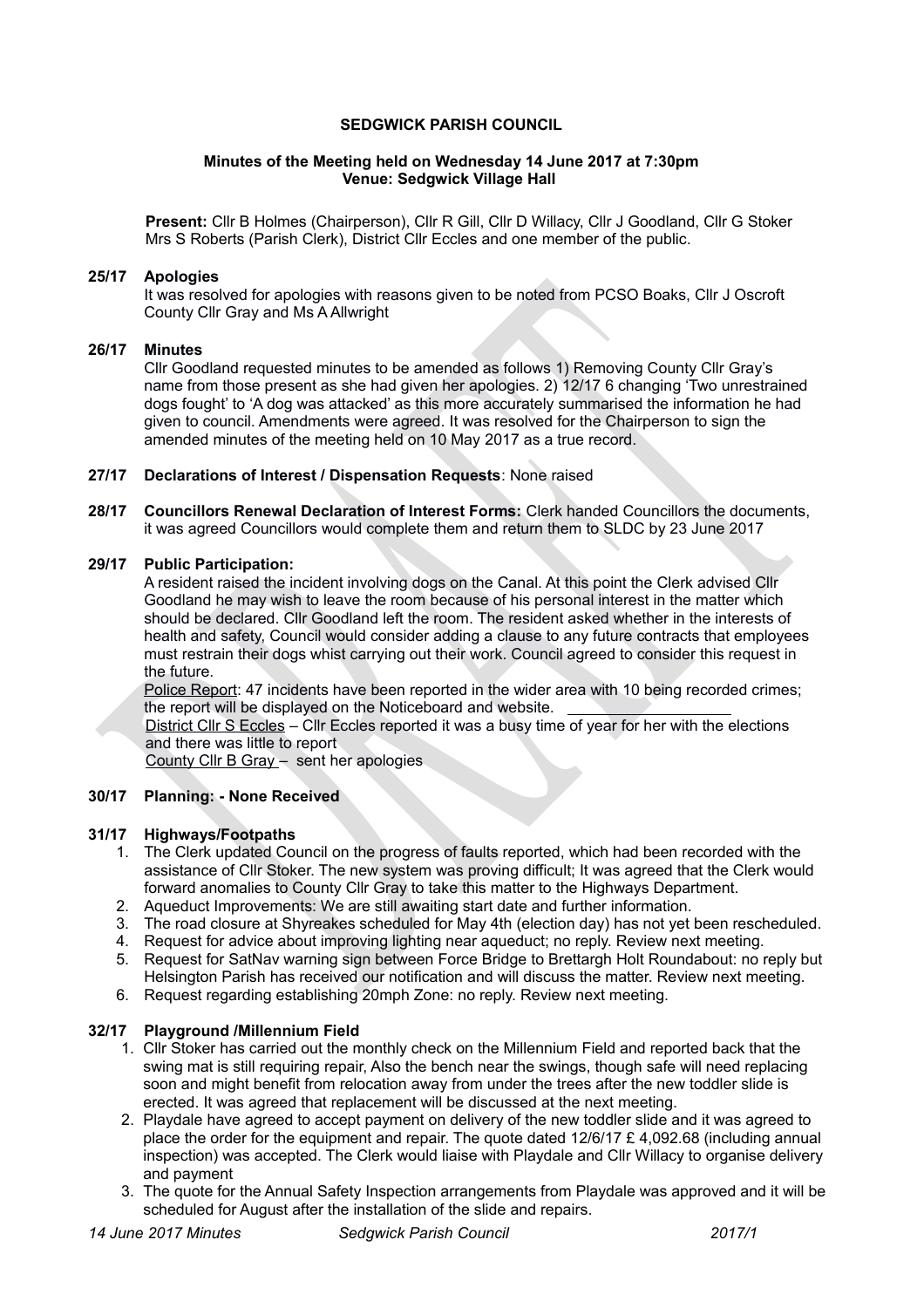# **33/17 Canal**

- 1. Cllr Stoker carried out the monthly inspection of the Canal Pathways and reported the paths were fit for purpose. Cllr Goodland expressed his concern over the decision at the previous meeting not to install steps on the path and presented a petition from users of the path. Different options were discussed, but a clear solution was not identified; concern remained that the installation of steps would cause an additional tripping hazard. Resurfacing the existing shale path may improve the situation but re-grading the steep section would not be easy. The council is already committed to Parish priority expenditure this year so the necessity for fund raising to contribute to costs was noted. Cllr Holmes proposed that expert advice be sought so that the best solution can be identified and agreed to contact SLDC to request assistance. In addition, given the level of resident concern SLDC will also be asked if a temporary closure is advised. All agreed to this action. In the meantime, Cllr Willacy & Stoker agreed to add a loam layer on a small test section to see if this would improve the surface. Cllr Goodland agreed to notify the people who had signed the petition of the positive action Council was taking.
- 2. Mr J Holmes has inspected the canal deeds and has identified several anomalies with the location of boundaries. Cllr D Willacy agreed to speak to the adjoining landowner about short section of boundary which was moved after the removal of the stone wall. Then Council can register the land and query the embankment anomaly. The Clerk was given copies of relevant documents to be retained for future reference.
- 3. The outcome of the lottery bid for £1.5 million by the Lancaster Canal Regeneration Partnership/Canal and River Trust which includes consideration of the Parish section of the canal is still unknown.

# **34/17 Sedgwick Village Hall:** report by Cllr J Goodland

- 1. A dance class were discussing the possibility of a Saturday booking as a business group
- 2. The installation of the Keylock which is required to house 3 different keys necessary to implement the Emergency Plan was not approved at the Village Hall Committee. Cllr Goodland agreed to raise it again at the next Village Hall meeting, explaining why it was essential to the initiative. He also agreed to advise the insurers if the keylock was approved. Cllrs agreed that Cllr Goodland as Village Hall Trustee would be given the key code combination and that the Parish Council would cover the cost of any additional insurance premium incurred by having a keylock.

# **35/17 Community Emergency Plan**

Cllr Stoker reported the Emergency Plan was virtually in place, awaiting repose from the Village Hall Committee and then the information could be published on the website. Cllr Willacy wished it to be minuted that Cllr Stoker should be thanked for his work in progressing this project.

# **36/17 Website**

Cllr Goodland provided a report on the updates already added to the website. It was agreed that the clerk would update and forward a copy of the code of conduct and freedom of Information document with the review date and current clerk contact details. Cllr Goodland agreed to ensure that signatures were removed from the website and councillors discussed the benefits of using a dedicated parish council business email rather than a private email account. Councillors will advise the clerk and Cllr Goodland of any changes they wish to make. Cllr Goodland also agreed to add the clerk's name and contact details to the Councillors page in a prominent position as she was the main point of contact for the public.

# **37/17 Finance**

- **a)** Bank Balances as of 30 May 2017 Current £12,344.91 & Reserve 10.000.20
- **b)** Payments: BT £66.97, Printerland £238.44, Cllr B Holmes £67.19, Cllr G Stoker £66.97, A Hartley £50.00- Auditor
- **c)** The Accounts Report from Meeting Dated 10<sup>th</sup> May 2017 was signed.
- **d)** Approve Internal Audit Accounts to be forwarded to the External Auditor
- **e)** A Hartley our present Auditor has notified Council that he will no longer Audit Parish Council Accounts next year. The Clerk has approached Philip Hull a retired Officer who was Kendal Town Treasurer for 7 years, CALC have given approval of his suitability and it was agreed to offer him the role of Parish Council Auditor 2017/18.

# **38/17 Newsletter - Summer Edition**

It was agreed to publish the newsletter after the next meeting with the information previously discussed and add the link to the household emergency plan information which had been received today. Cllr Holmes agreed to complete the newsletter and the Clerk would forward it to the Councillors for approval.